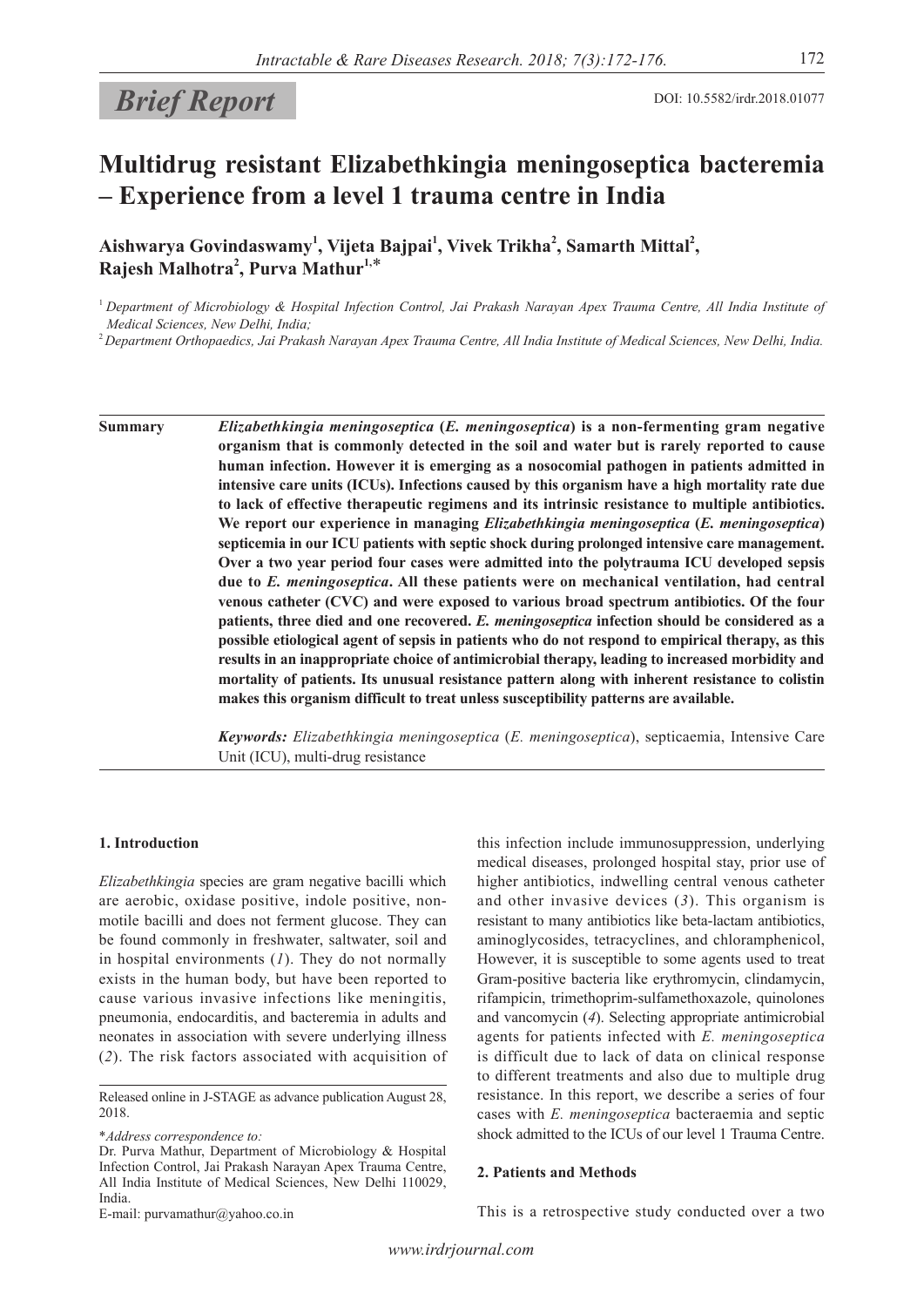year period from June 2016 - May 2018 at our level 1 Trauma Centre. During the above time frame, four cases admitted in the polytrauma ICU developed sepsis due to *Elizabethkingia meningoseptica*. Blood cultures of these patients grew *E. meningoseptica* which were identified up to the species level by VITEK 2 GN card (version 7.02, BioMérieux, Inc. Durham, USA). Antimicrobial susceptibility testing was performed by Kirby-Bauer disc diffusion method on Muller Hinton agar and by Vitek 2 (BioMe´rieux) system. The MICs were interpreted based on the Clinical and Laboratory Standard Institute (CLSI) criteria for other non-*Enterobacteriaceae*. Patient's details and clinical data included sex, age, diagnosis at admission, presence of central venous catheter, dates and dosages of antibiotic drug administration, dates of catheter removal, and outcome of bacteraemia were recorded. The reports of culture of other samples were also recorded.

#### 2.1. *Case 1*

A 54 year old male patient admitted with history of Road Traffic Accident (RTA), presented with loss of consciousness during admission. On examination, the patient was intubated from an outside hospital, stable haemodynamically, the Glasgow Coma Scale (GCS) being E4VTM5. The case was suspected to have head injury with chest trauma, abdominal injury and pelvic fracture along with fracture of long bones (Polytrauma). On local examination of the right leg, the patient had swelling, tenderness and deformity. X-ray finding revealed intertrochantric fracture of femur following which the patient was started on intravenous (IV) augmentin 1.2 gram and injection metrogyl 750mg IV stat and operated on an emergency basis and was shifted to polytrauma ICU. On  $3<sup>rd</sup>$  postoperative day in the ICU, the patient developed high grade fever along with pus from the operated site. The pus culture grew *Acinetobacter baumannii* sensitive to colistin and tigecycline. Based on the culture reports,

the patient was started on colistin 4.5 million IU IV BD and meropenem 1gram IV TDS for 14 days. Despite two weeks of antibiotic treatment, the patient still had persistent fever. The antibiotic was changed to IV tigecycline 50 mg BD. Total leucocyte count (TLC) was 13,350 cells/mm<sup>3</sup> (4,500 - 11,000), hemoglobin 9.5 g/ dL (13 - 15), sodium 136 meq/L (145 - 150), potassium 4.8 meq/L  $(3.5 - 5.5)$  and chlorides were 105 meq/ L (96 - 106). The symptoms persisted with increasing TLC counts, thrombocytopenia and raised procalcitonin levels 2.53 ng/mL (normal < 0.15) suggestive of sepsis. Two sets of blood cultures were sent, one from central line and one from peripheral line. Both the cultures grew *E. meningoseptica* which was resistant to most of the antibiotics. The MICs of various antibiotics are shown in Table 1. The patient was started on IV levofloxacin and inotropic support. Despite all possible resuscitative measures the patient had a fatal outcome on the 42<sup>nd</sup> day of hospitalization.

### 2.2. *Case 2*

A 30 year old female was admitted in our emergency department following history of fall due to which she had sustained injury on the right side of the hip. On local examination there was tenderness, swelling, painful and restricted movements. X-ray revealed intertrochanteric fracture with proximal femoral nail (PFNA) in situ. The patient was started on injection cefoperazone/sulbactum 2 gm IV BD, injection levofloxacin 750 gm IV OD. She was operated on an elective basis and shifted to the orthopaedic ward. During the  $14<sup>th</sup>$  postoperative day, the patient developed fever, hypotension, and generalised edema with tachycardia and was shifted to the ICU. In the ICU, the antibiotics were escalated to injection colistin 1 million units IV TDS and injection meropenem 1 gm IV TDS. Multiple blood cultures were sent. The blood culture sent on the 13<sup>th</sup> day of ICU stay grew *E. meningoseptica* sensitive to cefepime-tazobactum and piperacillin-

**Table 1. Antimicrobial susceptibility profile of** *E. meningoseptica* **isolated from four cases**

|                                | Minimum Inhibitory concentration (MIC) |               |               |               |  |  |
|--------------------------------|----------------------------------------|---------------|---------------|---------------|--|--|
| Antibiotics                    | Isolate 1                              | Isolate 2     | Isolate 3     | Isolate 4     |  |  |
| Amikacin                       | $\geq 64(R)$                           | $\geq 64(R)$  | $\geq 64(R)$  | $\geq 64(R)$  |  |  |
| Gentamicin                     | $\geq 16(R)$                           | $\geq 16(R)$  | $\geq 16(R)$  | $\geq$ 32(R)  |  |  |
| Cefepime                       | $\geq 64(R)$                           | $\geq$ 32(R)  | $\geq 64(R)$  | $\geq 64(R)$  |  |  |
| Cefoperazone                   | $\geq 64(R)$                           | $\geq 64(R)$  | $\geq$ 32(I)  | $\geq 64(R)$  |  |  |
| Ceftazidime                    | $\geq$ 32(R)                           | $\geq 64(R)$  | $\geq 64(R)$  | $\geq 64(R)$  |  |  |
| Ciprofloxacin                  | $\geq$ 4(R)                            | $\geq$ 4(R)   | $\geq$ 4(R)   | 0.5(S)        |  |  |
| Levofloxacin                   | $\geq$ 4(I)                            | $\geq 8(R)$   | $\geq 8(R)$   | 0.5(S)        |  |  |
| Imipenem                       | $\geq 16(R)$                           | $\geq 16(R)$  | $\geq 16(R)$  | $\geq 16(R)$  |  |  |
| Meropenam                      | $\geq 16(R)$                           | $\geq 16(R)$  | $\geq 16(R)$  | $\geq 16(R)$  |  |  |
| Piperacillin                   | $\geq$ 128(R)                          | $\geq 64$ (I) | $\geq$ 128(R) | $\geq$ 128(R) |  |  |
| Piperacillin/Tazobactam        | $\geq$ 128(R)                          | $\leq 16(S)$  | $\geq$ 128(R) | $\geq$ 128(R) |  |  |
| Ticarcillin/Clavulanic acid    | $\geq$ 128(R)                          | $\geq$ 128(R) | $\leq 16(S)$  | $\geq$ 128(R) |  |  |
| Trimethoprim/Sulphamethoxazole | $\geq$ 320(R)                          | $\geq 160(R)$ | $\geq 160(R)$ | $\leq$ 2(S)   |  |  |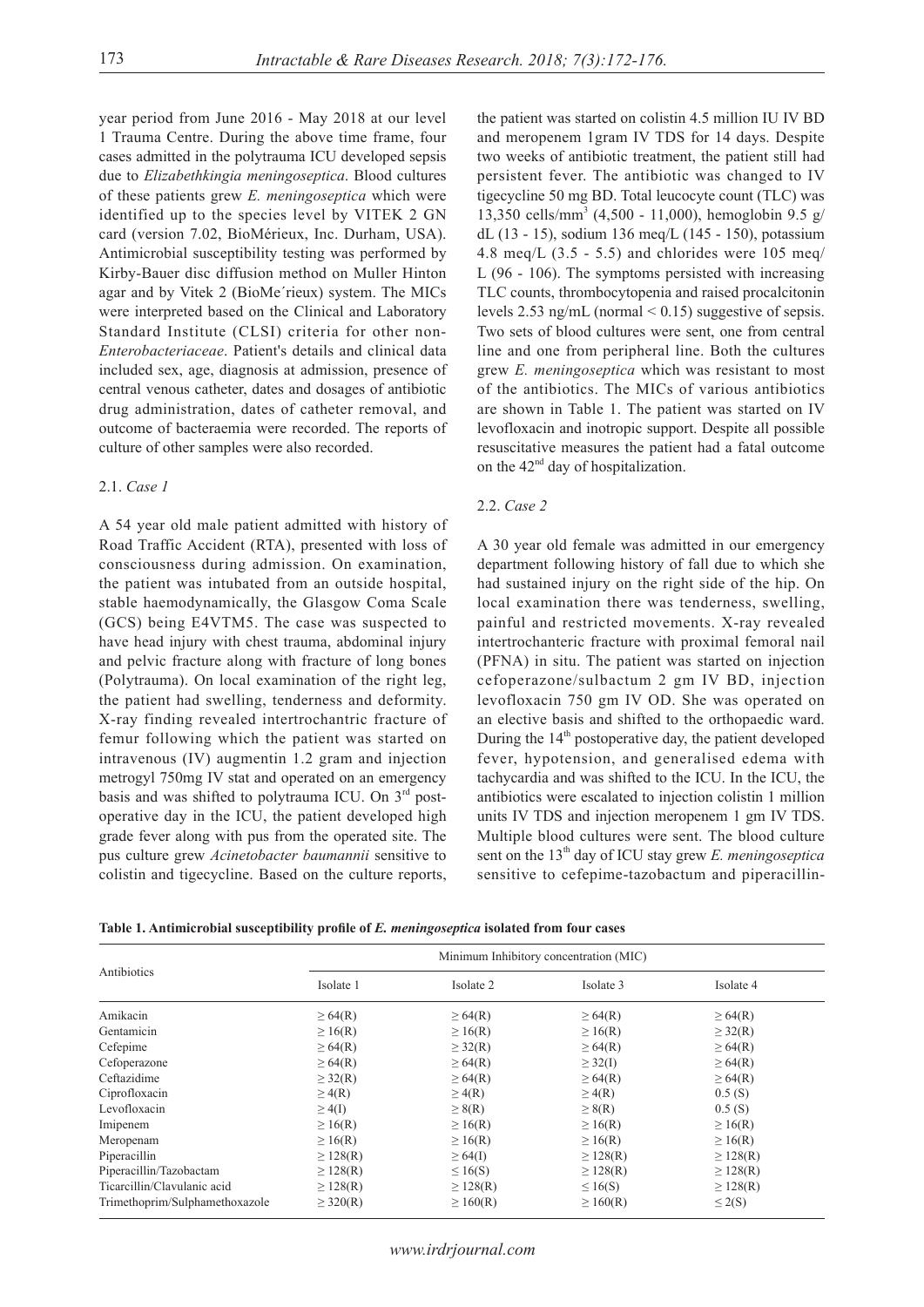tazobactum. The antibiotic was changed to piperacillintazobactum based on the susceptibility report. On the  $19<sup>th</sup>$  day of ICU stay, the patient again had an episode of fever, hypotension and also sustained a cardiac arrest. The patient was started on multiple inotropes, but could not be revived.

### 2.3. *Case 3*

A 76 year old female had a history of fall following which she sustained injury to the left hip. She was admitted to our emergency department. Local examination revealed pain, swelling and deformity of the left thigh. X-ray revealed sub trochanteric fracture of left femur. The patient was a known case of hypertension and Type 2 diabetes mellitus and had deranged kidney and cardiac parameters and was investigated for surgical clearance. Following surgical clearance the patient was operated on and owing to high risk and underlying illness, she was shifted to the ICU. On the  $5<sup>th</sup>$  postoperative day, she developed high grade fever and the blood cultures grew *Escherichia coli* sensitive to tigecycline and colistin. The patient was started on the above antibiotics as per the culture report. Despite these antibiotics the patient continued to have fever and the blood cultures sent on the  $15<sup>th</sup>$  day of ICU stay grew *Enterococcus faecium* sensitive to ampicillinsulbactum, vancomycin, teicoplanin and linezolid. The patient was started on linezolid 600 mg IV BD. The patient still persisted to have fever on and off. The blood cultures sent on the  $31<sup>st</sup>$  day of hospitalisation grew *E. meningoseptica* sensitive to cefepimetazobactum, cefoperazone-sulbactum, piperacillintazobactum and ticarcillin-clavulanate. The patient was started on cefepime-tazobactum. Despite all the efforts the patient succumbed to death on the  $47<sup>th</sup>$  day of ICU stay.

#### 2.4. *Case 4*

A 16 year old male was admitted with a history of RTA following which he presented with loss of consciousness and vomiting. He was suspected to have head injury. The CT scan revealed left temporal and occipital contusion with mass effect and midline shift. The patient was started on augmentin 1.2 mg IV stat. An emergency decompressive craniectomy was done and he was shifted to the ICU. Post operatively, the patient was started on injection cefoperazone-sulbactum 1 gm IV BD and injection netilmycin 200 mg IV OD and was kept under observation in the ICU. On the  $5<sup>th</sup>$ postoperative day the patient developed fever along with chest infiltrates, following which endotracheal aspirate (ETA) sample was sent to the lab. The ETA grew Pseudomonas aeruginosa which was sensitive only to colistin. The patient was then started on IV colistin. The patient still continued to have fever with increasing TLC counts. Multiple blood culture samples were sent. The blood sample sent on the  $9<sup>th</sup>$  day of ICU stay grew *Elizabethkingia meningosepticum* sensitive to ciprofloxacin, levofloxacin and trimethoprim/ sulphamethoxazole. The MIC values of the antibiotics are shown in Table 1. Prompt treatment with ciprofloxacin led to improvement of the patient.

#### **3. Results and Discussion**

Four cases of *E. meningoseptica* infections were reported in our ICU from June 2016 - May 2018. All four patients blood samples grew *E. meningoseptica*. The colony morphology of *E.meningosepticum* was smooth circular 1-2 mm colonies with entire edges and regular margins with a slight yellow pigmentation on nutrient agar after 24 hours incubation. The growth on blood agar showed 1-2 mm smooth, circular, greyish-white non-hemolytic colonies. There was no growth on MacConkey agar. All isolates grew at a temperature of 37℃.

Among the four patients, three patients were immunocompetent, one was immunocompromised with underlying illness. The mean age of the patients was 43.7 years. Two were males and two were females. The median time from admission to isolation of *E. meningoseptica* was 12 days range (10-25 days). Two of them had long bone fracture, one had multiple rib

**Tables 2. Summary of patients with** *Elizabethkingia meningoseptica* **infections**

| Case | Age | Sex | Diagnosis                                             | Underlying<br>illness | Length<br>of stay | Previous antibiotic<br>exposure                                 | Antibiotic<br>treatment     | Outcome  |
|------|-----|-----|-------------------------------------------------------|-----------------------|-------------------|-----------------------------------------------------------------|-----------------------------|----------|
|      | 53  | М   | Hemopheumothorax<br>with septic shock                 | Nil                   | 42                | Meropenam,<br>Tigecycline Colistin,                             | Levofloxacin                | Death    |
| 2    | 30  | F   | Intertrochanteric fracture<br>femur with septic shock | Ni1                   | 55                | Cefeperazone sulbactum,<br>Levofloxacin.<br>Meropenam Colistin, | Piperazillin/<br>Tazobactum | Death    |
| 3    | 76  | F   | Subtrochanteric fracture<br>femur with sepsis         | HT.<br>Type 2 DM      | 63                | Colistin                                                        | Cefepime-<br>tazobactum     | Death    |
| 4    | 16  | М   | Head Injury with sepsis                               | Nil                   | 15                | Cefeperazone-sulbactum,<br>Netilmicin                           | Ciprofloxacin               | Survived |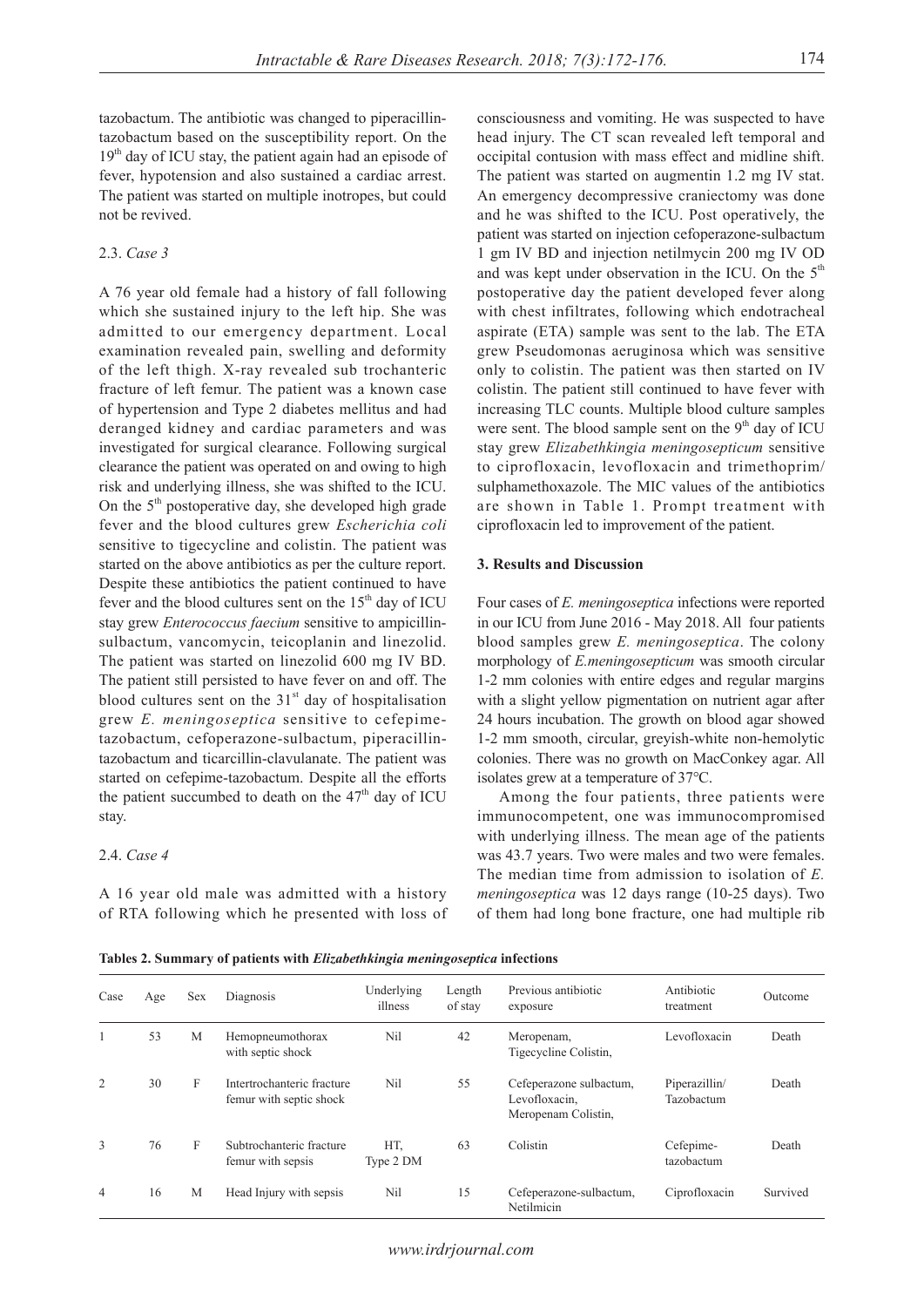fractures with hemopneumothorax, and one had head injury with acute Extra Dural Haematoma (EDH). Among the four, two of them underwent surgical procedures for long bone fracture and one underwent surgical evacuation of EDH. All four patients had history of a recent hospitalization. At the time of bacteremia, all four patients were in the ICU and required mechanical ventilation. All four patients had a central line at the time of bacteremia. All the patients received combination therapy with two or more antibiotics, which included cefeperazonesulbactum, meropenem, tigecycline and colistin. Of the four patients, three died and one recovered. The clinical features and risk factors of all the patients are summarized in Table 2. Antimicrobial susceptibility of all the isolates was performed and the minimum inhibitory concentration (MICs) of the isolates are shown in Table 1. All four isolates were resistant to most of the antibiotics commonly use in the ICUs. Among the four only one isolate tested was susceptible to trimethoprim-sulfamethoxozole, ciprofloxacin, and levofloxacin.

*E. meningoseptica* is capable of survival in hospital environments. The source of the organism is most likely from contaminated water supply (since it survives chlorine treatment) or from hospital equipment and other sources such as saline solutions used for flushing procedures, disinfectants , hands of hospital staffs, infant formulas *etc*. (*5*). The risk factors for infection by this organism includes diabetes mellitus, steroid use, malignancies, organ transplantation, neutropenia, prolonged hospitalisation, prior exposure to multiple antibiotics, immunocompromised host and chronic haemodialysis (*6*). In our study, we observed that prolonged hospital stay especially in the ICUs, presence of central venous catheter (CVC), exposure to various broad spectrum antibiotics, presence of shock and recent surgery were the major risk factors. A similar study conducted in Taiwan showed that 60% of the infection were acquired in the ICUs (*7*). In our study too, all four patients were in the ICUs with CVC in place at the time of development of bacteraemia. One of the patients had diabetes mellitus as an underlying risk factor.

*Elizabethkingia spp* are known to be intrinsically resistant to tigecycline and polymyxins due to the production of both class A extended spectrum beta lactamases (ESBL) and class B metallo-β-lactamases (MBLs). The MBLs confer resistance to aztreonam and carbapenems, the latter being the mainstay drugs for the treatment of multidrug-resistant Gram negative bacteria (*8*). A study conducted by Khan *et al*. has shown that previous exposure to Gram negative antibiotic cover is known to predispose to hospital infections caused by *Elizabethkingia spp*. (*9*). Our study also showed similar findings where all four patients had received prolonged gram negative antimicrobial cover in the ICUs.

Infections caused by *Elizabethkingia spp*. are very difficult to treat and have a high mortality rate especially in immunocompromised patients. A study conducted by Boroda K *et al*. reported a 28 day mortality rate of 41% for nosocomial infections and 9.1% for community acquired infections (*10*).

We also observed a high mortality, where three out of four cases had a fatal outcome. Presence of shock and use of inappropriate antibiotics acted as independent risk factors for mortality as seen in the other studies (*11*). Delay in the identification of the organism may lead to treatment failure. Different AST methods gives varied susceptibility results, further complicating its management. The disc diffusion methods are considered to be unreliable and broth micro dilution is the preferred method. There are no standard guidelines for empiric treatment of *E. meningoseptica* infection and most authors suggest using antimicrobial agents based on the minimal inhibitory concentration results from properly performed susceptibility tests (*12*).

To conclude, *Elizabethkingia meningoseptica* is an emerging pathogen in trauma victims who undergo various surgical procedures. It is essential to keep a high index of suspicion for this infection since failure to start the appropriate antibiotic therapy may lead to a fatal outcome. In the hospital setting, strict contact isolation should be implemented to prevent colonisation of individuals and outbreak.

#### **Acknowledgements**

I wish to acknowledge my laboratory staff and technicians for helping in laboratory testing and identification of isolates.

#### **References**

- 1. Shinha T, Ahuja R. Bacteremia due to *Elizabethkingia meningoseptica*. IDCases. 2015; 2:13-15.
- 2. Han MS, Kim H, Lee Y, Kim M, Ku NS, Choi JY, Yong D, Jeong SH, Lee K, Chong Y. Relative prevalence and antimicrobial susceptibility of clinical isolates of Elizabethkingia species based on 16S rRNA gene sequencing. J Clin Microbiol. 2016; 55:274-280.
- 3. Tak V, Mathur P, Varghese P, Misra MC. *Elizabethkingia meningoseptica*: An emerging pathogen causing meningitis in a hospitalized adult trauma patient. Indian J Med Microbiol. 2013; 31:293-295.
- 4. Jung SH, Lee B, Mirrakhimov AE, Hussain N. Septic shock caused by *Elizabethkingia meningoseptica*: A case report and review of literature. BMJ Case Rep. 2013; 2013. pii:bcr2013009066.
- 5. Rastogi N, Mathur P, Bindra A, Goyal K, Sokhal N, Kumar S, Sagar S, Aggarwal R, Soni KD, Tandon V. Infections due to *Elizabethkingia meningoseptica* in critically injured trauma patients: A seven-year study. J Hosp Infect. 2016; 92:30-32.
- 6. Ceyhan M, Yildirim I, Tekeli A, Yurdakok M, Us E, Altun B, Kutluk T, Cengiz AB, Gurbuz V, Barin C, Bagdat A, Cetinkaya D, Gur D, Tuncel O. A